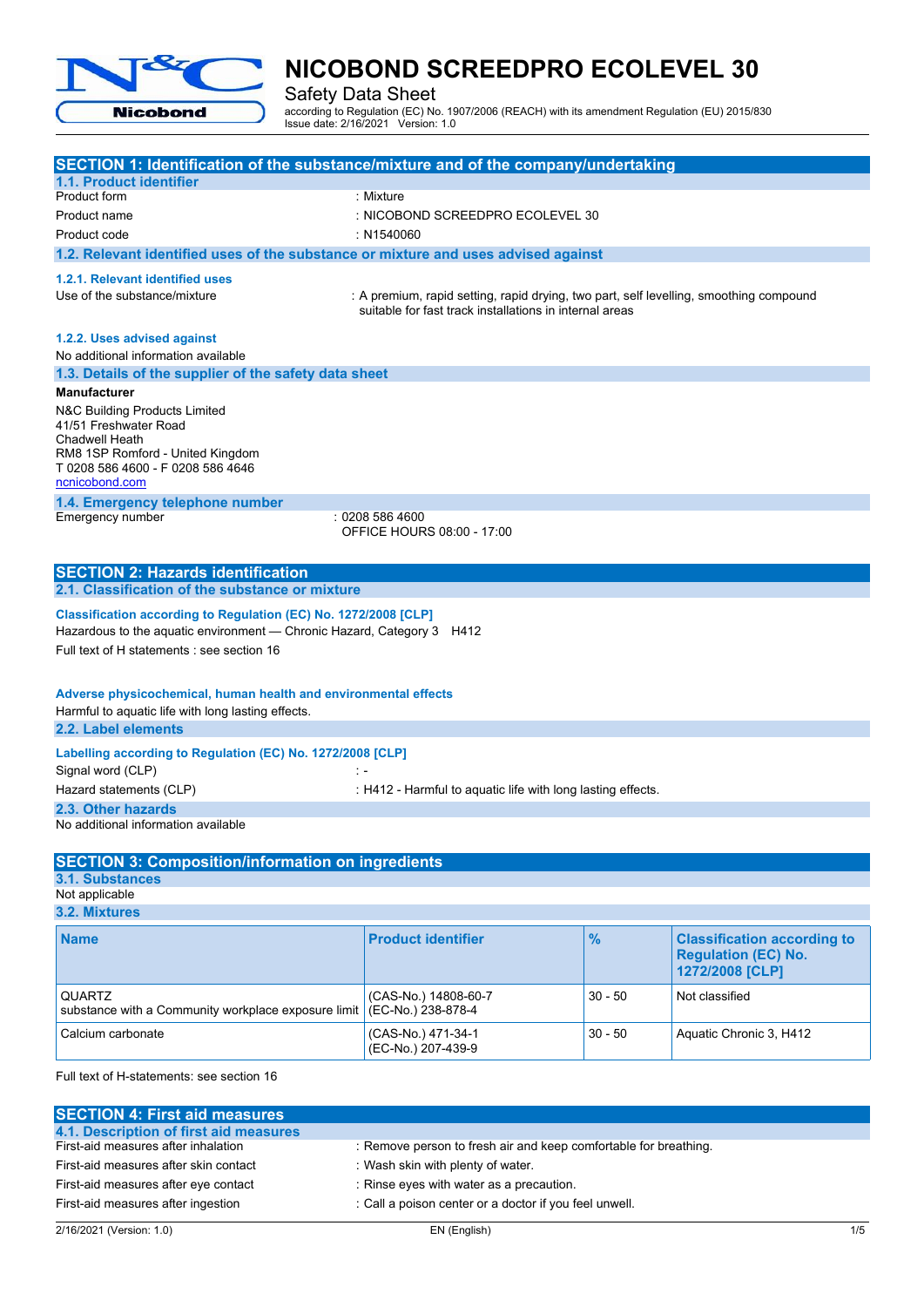Safety Data Sheet

according to Regulation (EC) No. 1907/2006 (REACH) with its amendment Regulation (EU) 2015/830

| 4.2. Most important symptoms and effects, both acute and delayed                |
|---------------------------------------------------------------------------------|
| No additional information available                                             |
| 4.3. Indication of any immediate medical attention and special treatment needed |
| Treat symptomatically.                                                          |
|                                                                                 |

| <b>SECTION 5: Firefighting measures</b>                    |                                                                                                                                             |
|------------------------------------------------------------|---------------------------------------------------------------------------------------------------------------------------------------------|
| 5.1. Extinguishing media                                   |                                                                                                                                             |
| Suitable extinguishing media                               | : Water spray. Dry powder. Foam.                                                                                                            |
| 5.2. Special hazards arising from the substance or mixture |                                                                                                                                             |
| Hazardous decomposition products in case of fire           | : Toxic fumes may be released.                                                                                                              |
| 5.3. Advice for firefighters                               |                                                                                                                                             |
| Protection during firefighting                             | : Do not attempt to take action without suitable protective equipment. Self-contained<br>breathing apparatus. Complete protective clothing. |
| <b>SECTION 6: Accidental release measures</b>              |                                                                                                                                             |

| 6.1. Personal precautions, protective equipment and emergency procedures |                                                                                                                                                                |  |
|--------------------------------------------------------------------------|----------------------------------------------------------------------------------------------------------------------------------------------------------------|--|
| 6.1.1. For non-emergency personnel                                       |                                                                                                                                                                |  |
| <b>Emergency procedures</b>                                              | : Ventilate spillage area.                                                                                                                                     |  |
| 6.1.2. For emergency responders                                          |                                                                                                                                                                |  |
| Protective equipment                                                     | : Do not attempt to take action without suitable protective equipment. For further information<br>refer to section 8. "Exposure controls/personal protection". |  |
| <b>6.2. Environmental precautions</b>                                    |                                                                                                                                                                |  |
| Avoid release to the environment.                                        |                                                                                                                                                                |  |
| 6.3. Methods and material for containment and cleaning up                |                                                                                                                                                                |  |
| Methods for cleaning up                                                  | : Mechanically recover the product.                                                                                                                            |  |
| Other information                                                        | : Dispose of materials or solid residues at an authorized site.                                                                                                |  |
| 6.4. Reference to other sections                                         |                                                                                                                                                                |  |
| For further information refer to section 13.                             |                                                                                                                                                                |  |

| <b>SECTION 7: Handling and storage</b>                            |                                                                                                        |
|-------------------------------------------------------------------|--------------------------------------------------------------------------------------------------------|
| 7.1. Precautions for safe handling                                |                                                                                                        |
| Precautions for safe handling                                     | : Ensure good ventilation of the work station. Wear personal protective equipment.                     |
| Hygiene measures                                                  | : Do not eat, drink or smoke when using this product. Always wash hands after handling the<br>product. |
| 7.2. Conditions for safe storage, including any incompatibilities |                                                                                                        |
| Storage conditions                                                | : Store in a well-ventilated place. Keep cool.                                                         |
| 7.3. Specific end use(s)                                          |                                                                                                        |

No additional information available

| <b>SECTION 8: Exposure controls/personal protection</b> |                                            |  |
|---------------------------------------------------------|--------------------------------------------|--|
| 8.1. Control parameters                                 |                                            |  |
| <b>QUARTZ (14808-60-7)</b>                              |                                            |  |
| <b>EU - Occupational Exposure Limits</b>                |                                            |  |
| Local name                                              | Silica crystaline (Quartz)                 |  |
| IOELV TWA (mg/m <sup>3</sup> )                          | $0.05$ mg/m <sup>3</sup> (respirable dust) |  |
| <b>Notes</b>                                            | (Year of adoption 2003)                    |  |
| Regulatory reference                                    | <b>SCOEL Recommendations</b>               |  |
| 8.2. Exposure controls                                  |                                            |  |

### **Appropriate engineering controls:**

Ensure good ventilation of the work station.

| <b>Hand protection:</b> |  |
|-------------------------|--|
| Protective gloves       |  |
| Eye protection:         |  |
| Safety glasses          |  |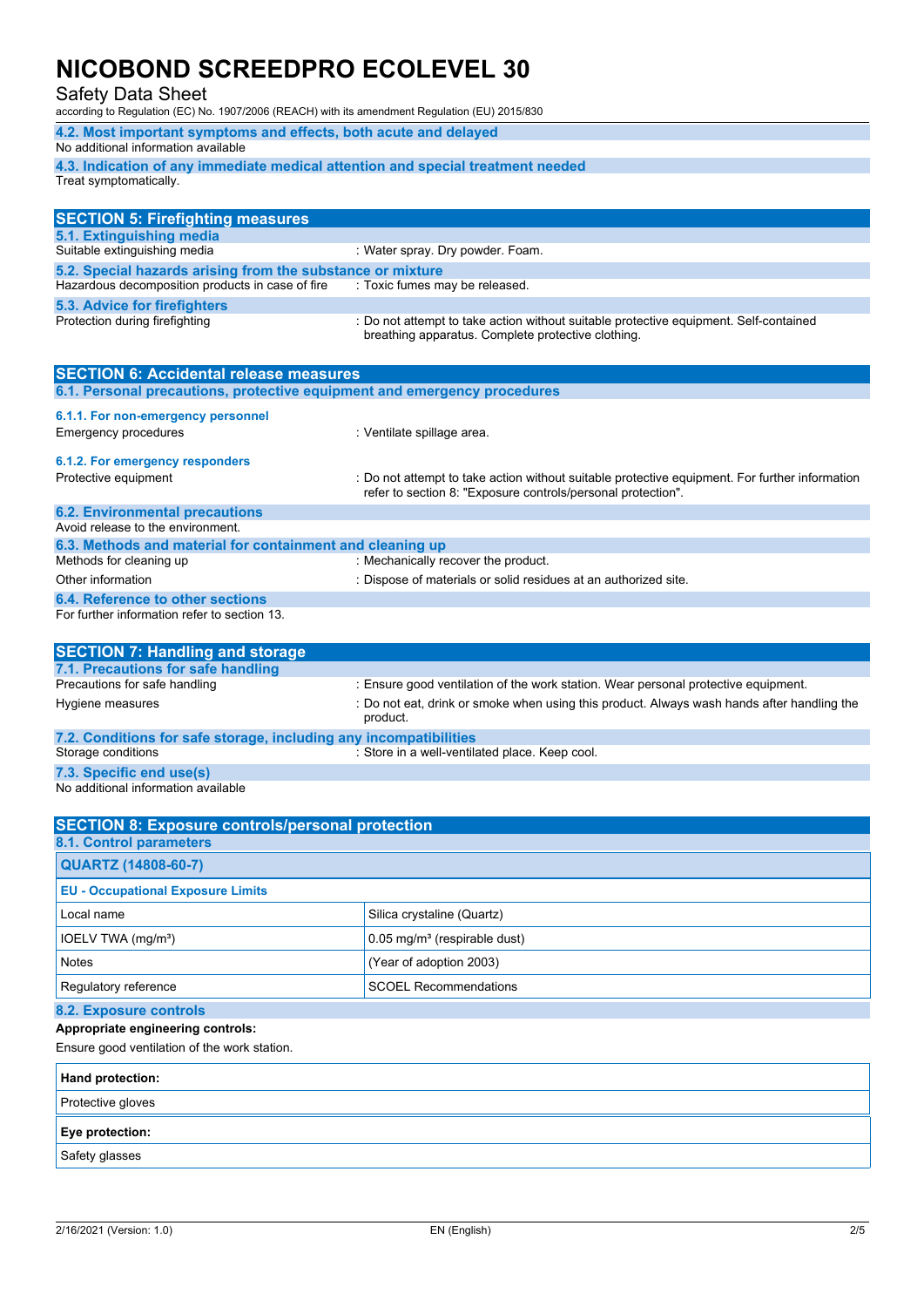Safety Data Sheet

according to Regulation (EC) No. 1907/2006 (REACH) with its amendment Regulation (EU) 2015/830

### **Skin and body protection:**

Wear suitable protective clothing

### **Respiratory protection:**

In case of insufficient ventilation, wear suitable respiratory equipment

### **Environmental exposure controls:**

Avoid release to the environment.

### **SECTION 9: Physical and chemical properties 9.1. Information on basic physical and chemical properties**

| Physical state                             | · Solid                    |
|--------------------------------------------|----------------------------|
| Appearance                                 | · Powders                  |
| Colour                                     | : pale beige to off-white. |
| Odour                                      | : odourless.               |
| Odour threshold                            | . No data available        |
| рH                                         | : No data available        |
| pH solution                                | $: 10 - 11$                |
| Relative evaporation rate (butylacetate=1) | : No data available        |
| Melting point                              | : No data available        |
| Freezing point                             | : Not applicable           |
| Boiling point                              | : No data available        |
| Flash point                                | : Not applicable           |
| Auto-ignition temperature                  | : Not applicable           |
| Decomposition temperature                  | . No data available        |
| Flammability (solid, gas)                  | : Non flammable.           |
| Vapour pressure                            | . No data available        |
| Relative vapour density at 20 °C           | : No data available        |
| Relative density                           | : No data available        |
| Solubility                                 | : No data available        |
| Log Pow                                    | : No data available        |
| Viscosity, kinematic                       | : No data available        |
| Viscosity, dynamic                         | : No data available        |
| <b>Explosive properties</b>                | : No data available        |
| Oxidising properties                       | : No data available        |
| <b>Explosive limits</b>                    | : Not applicable           |
| 9.2. Other information                     |                            |

No additional information available

| <b>SECTION 10: Stability and reactivity</b>                                                          |
|------------------------------------------------------------------------------------------------------|
| 10.1. Reactivity                                                                                     |
| The product is non-reactive under normal conditions of use, storage and transport.                   |
| <b>10.2. Chemical stability</b>                                                                      |
| Stable under normal conditions.                                                                      |
| 10.3. Possibility of hazardous reactions                                                             |
| No dangerous reactions known under normal conditions of use.                                         |
| 10.4. Conditions to avoid                                                                            |
| None under recommended storage and handling conditions (see section 7).                              |
| 10.5. Incompatible materials                                                                         |
| No additional information available                                                                  |
| 10.6. Hazardous decomposition products                                                               |
| Under normal conditions of storage and use, hazardous decomposition products should not be produced. |

| <b>SECTION 11: Toxicological information</b> |                  |  |
|----------------------------------------------|------------------|--|
| 11.1. Information on toxicological effects   |                  |  |
| Acute toxicity (oral)                        | : Not classified |  |
| Acute toxicity (dermal)                      | : Not classified |  |
| Acute toxicity (inhalation)                  | : Not classified |  |
|                                              |                  |  |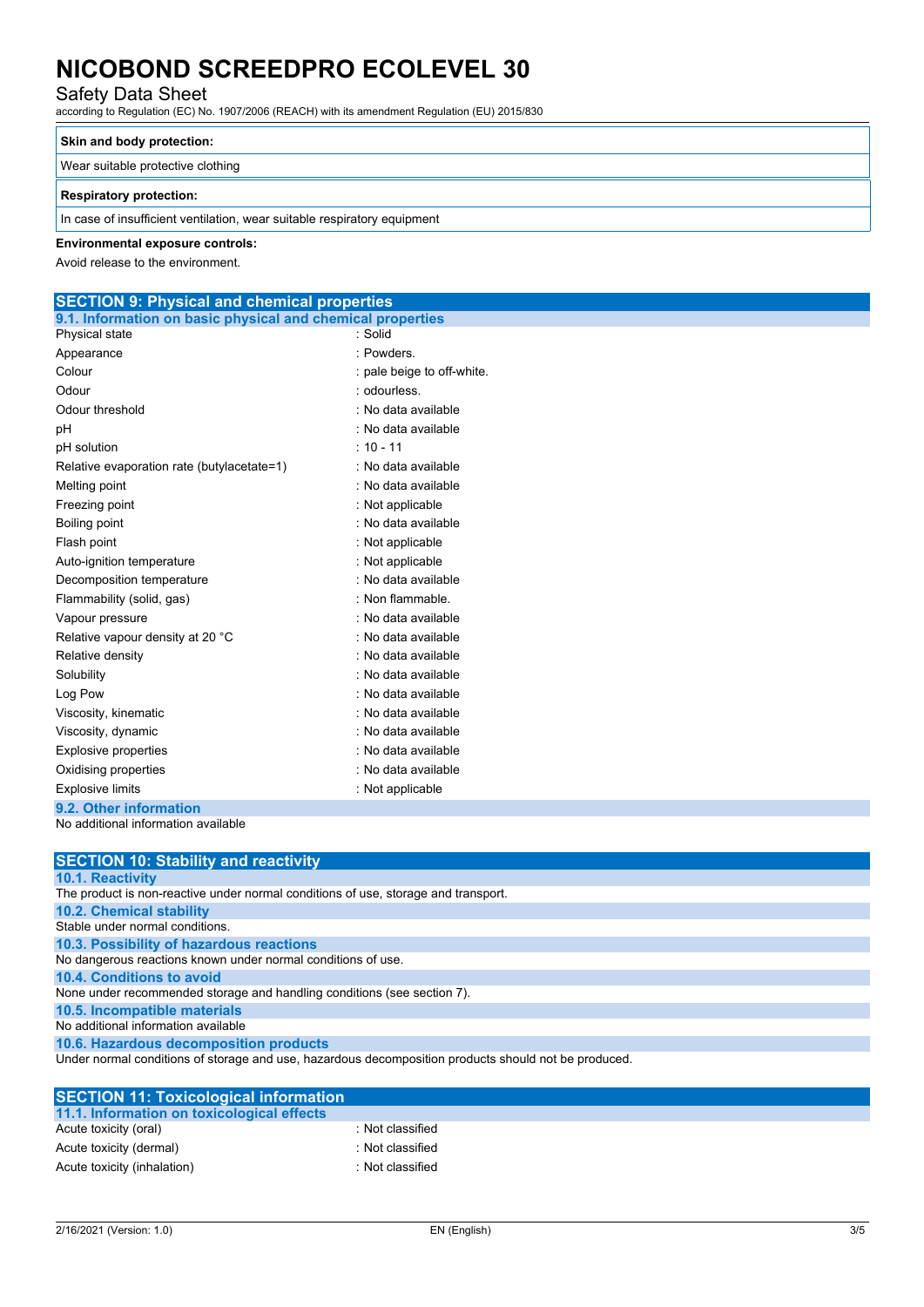Safety Data Sheet

according to Regulation (EC) No. 1907/2006 (REACH) with its amendment Regulation (EU) 2015/830

| Calcium carbonate (471-34-1)      |                                                                                                                                                                                                                   |  |
|-----------------------------------|-------------------------------------------------------------------------------------------------------------------------------------------------------------------------------------------------------------------|--|
| LD50 oral rat                     | > 2000 mg/kg bodyweight Animal: rat, Animal sex: female, Guideline: OECD Guideline<br>420 (Acute Oral Toxicity - Fixed Dose Method), Guideline: EU Method B.1 bis (Acute Oral<br>Toxicity - Fixed Dose Procedure) |  |
| LD50 dermal rat                   | > 2000 mg/kg bodyweight Animal: rat, Guideline: OECD Guideline 402 (Acute Dermal<br>Toxicity), Guideline: EU Method B.3 (Acute Toxicity (Dermal))                                                                 |  |
| LC50 Inhalation - Rat             | > 3 mg/l air Animal: rat, Guideline: OECD Guideline 403 (Acute Inhalation Toxicity),<br>Guideline: EU Method B.2 (Acute Toxicity (Inhalation)), Guideline: EPA OPPTS 870.1300<br>(Acute inhalation toxicity)      |  |
| Skin corrosion/irritation         | : Not classified                                                                                                                                                                                                  |  |
| Serious eye damage/irritation     | : Not classified                                                                                                                                                                                                  |  |
| Respiratory or skin sensitisation | : Not classified                                                                                                                                                                                                  |  |
| Germ cell mutagenicity            | · Not classified                                                                                                                                                                                                  |  |
| Carcinogenicity                   | : Not classified                                                                                                                                                                                                  |  |
| Reproductive toxicity             | : Not classified                                                                                                                                                                                                  |  |
| STOT-single exposure              | : Not classified                                                                                                                                                                                                  |  |
| STOT-repeated exposure            | : Not classified                                                                                                                                                                                                  |  |
| Calcium carbonate (471-34-1)      |                                                                                                                                                                                                                   |  |
| NOAEL (oral, rat, 90 days)        | 1000 mg/kg bodyweight Animal: rat, Guideline: OECD Guideline 422 (Combined<br>Repeated Dose Toxicity Study with the Reproduction / Developmental Toxicity Screening<br>Test)                                      |  |

Aspiration hazard is a set of the set of the set of the set of the set of the set of the set of the set of the

| <b>SECTION 12: Ecological information</b>                    |                                                                                                         |
|--------------------------------------------------------------|---------------------------------------------------------------------------------------------------------|
| 12.1. Toxicity                                               |                                                                                                         |
| Ecology - general                                            | : Harmful to aquatic life with long lasting effects.                                                    |
| Hazardous to the aquatic environment, short-term<br>(acute)  | : Not classified                                                                                        |
| Hazardous to the aquatic environment, long-term<br>(chronic) | : Harmful to aquatic life with long lasting effects.                                                    |
| Calcium carbonate (471-34-1)                                 |                                                                                                         |
| EC50 72h algae (1)                                           | > 14 mg/l Test organisms (species): Desmodesmus subspicatus (previous name:<br>Scenedesmus subspicatus) |
| 12.2. Persistence and degradability                          |                                                                                                         |
| Calcium carbonate (471-34-1)                                 |                                                                                                         |
| Persistence and degradability                                | The methods for determining biodegradability are not applicable to inorganic substances.                |
| 12.3. Bioaccumulative potential                              |                                                                                                         |
| Calcium carbonate (471-34-1)                                 |                                                                                                         |
| Bioaccumulative potential                                    | The methods for determining biodegradability are not applicable to inorganic substances.                |
| 12.4. Mobility in soil                                       |                                                                                                         |
| Calcium carbonate (471-34-1)                                 |                                                                                                         |
| Ecology - soil                                               | Low mobility (soil).                                                                                    |
| 12.5. Results of PBT and vPvB assessment                     |                                                                                                         |
| No additional information available                          |                                                                                                         |
| 12.6. Other adverse effects                                  |                                                                                                         |
| No additional information available                          |                                                                                                         |

| <b>SECTION 13: Disposal considerations</b> |                                                                                               |
|--------------------------------------------|-----------------------------------------------------------------------------------------------|
| 13.1. Waste treatment methods              |                                                                                               |
| Waste treatment methods                    | : Dispose of contents/container in accordance with licensed collector's sorting instructions. |

### **SECTION 14: Transport information**

In accordance with ADR / RID / IMDG / IATA / ADN